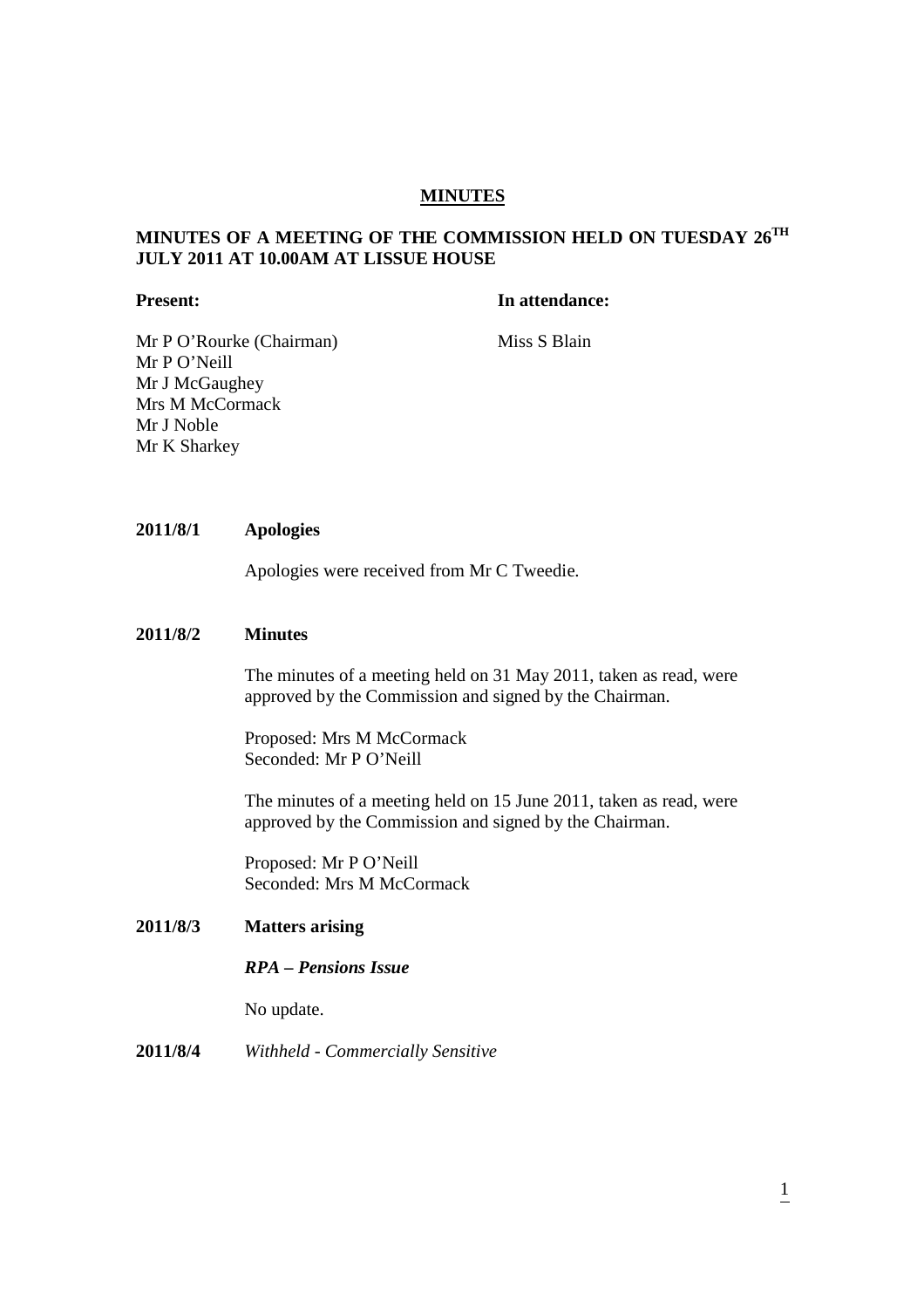#### **2011/8/5 Chairman of N.I Agri- Research**

Mrs M McCormack and Mr P O'Neill advised the Chairman that they are both members of the Agri-Research Board of Trustees. This was noted by the Board.

 *Mr J Campbell (Chairman of N.I Agri- Research) joined the meeting at 10.35am* 

The Chairman welcomed Mr Campbell.

 Mr Campbell thanked the Board for the opportunity to address the Board. He proceeded to update the Board on issues facing N.I Agri-Research.

 The Board discussed how LMC and N.I Agri-Research could work together in the future, and explored this with Mr Campbell. The collection of the export levy and funding for research projects were highlighted as the main areas for co-operation.

 LMC will have a meeting with DARD to discuss live exports once a new Chief Executive is appointed.

 **Action Point:** The Chairman agreed to contact Mr Campbell to fully discuss the issue and the implications for LMC and N.I Agri-Research prior to the meeting with DARD.

 **Action Point:** The Board agreed that LMC would consider any approaches from N.I Agri- Research for funding of research projects.

 Mr Campbell expressed his gratitude at having had this chance to speak to the Board during this time of transition for LMC.

 The Chairman acknowledged Mr Campbell's positive contribution to the Agri-Industry in Northern Ireland.

*Mr Campbell left the meeting at 11.15am*

#### **2011/8/6 Chairman's/Interim Sub-Committee Report**

#### *(i) Lissue House Accommodation (Rental)*

The Sub-Committee had taken a tour of Lissue House and had identified areas were maintenance work may need to be considered in order to keep office accommodation at a good standard.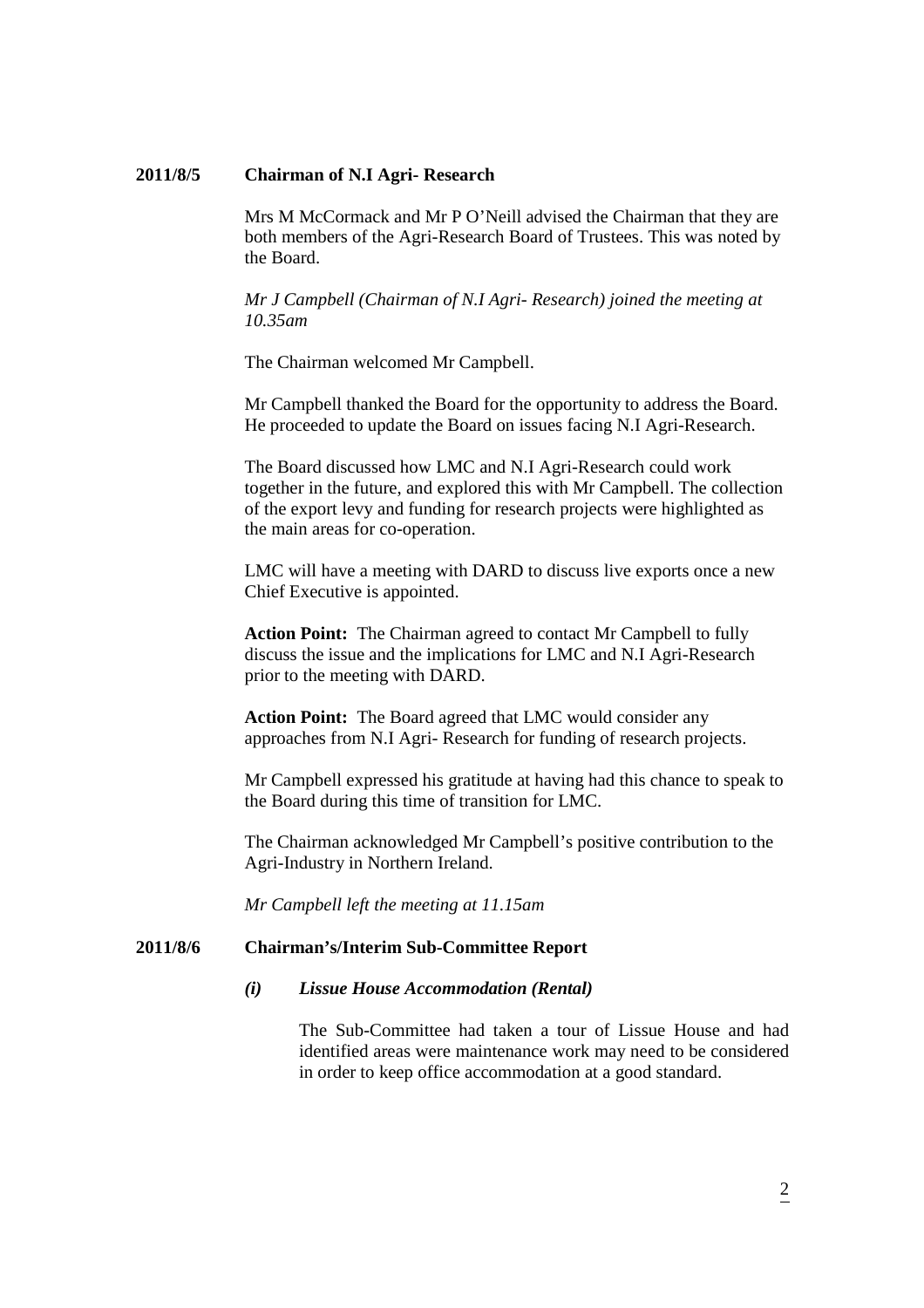### *(ii) Meeting with the Minister*

The Chairman advised that LMC will have a meeting with the Minister on 28 July 2011. The Chairman, Mrs M McCormack and Mr McGaughey will attend.

### *(iii) Business Case/Economic Appraisal Training*

**Action Point:** The Board agreed that a number of LMC staff and Board Members would attend the next CIPFA course on Business Case/Economic appraisal training to be held in November/December 2011.

*(iv) Withheld – Commercially Sensitive* 

### *(v) Report of the Interim Sub-Committee*

The Chairman circulated a summary report of the Interim Sub- Committee to the Board.

- *(i) Withheld Commercially Sensitive*
- *(ii) Withheld Commercially Sensitive*
- (iii) *Withheld Commercially Sensitive*
- **(iv) NSA Event**

The Board felt this had been a very useful event to meet LMC/NSA stakeholders.

 **Action Point:** The Board will consider how to communicate with LMC/NBA stakeholders.

#### **2011/8/7 Manager's Reports**

The reports were noted.

# **2011/8/8 Date of next meeting**

It was confirmed that the date of the next meeting would be 17 August 2011 at 10.00am at Lissue House.